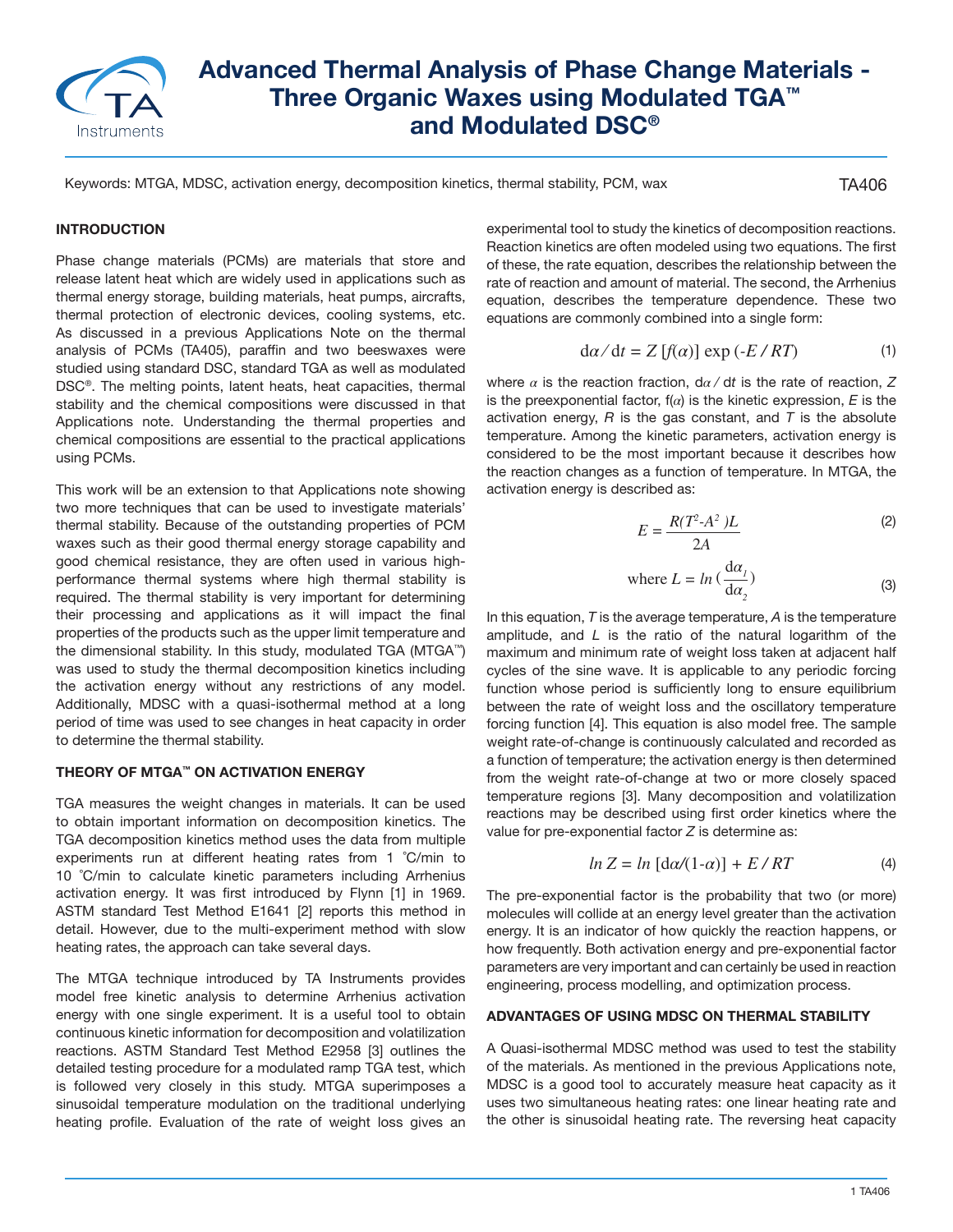signal shows absolute values of heat capacity. The advantage of this MDSC® approach is that it looks for changes in heat capacity; whereas, TGA and MTGA™ are looking at more major decomposition which results in a weight loss. The Quasi-isothermal MDSC method can detect changes in heat capacity of less than 0.01 J/(g·°C). Therefore, by looking at the changes in heat capacity, structural changes in the materials can be detected. When a material starts to lose its crystalline structure, the heat capacity will increase as a result. If the heat capacity stays stable over a long period of time, the material can be considered as thermally stable.

#### **EXPERIMENTAL CONDITIONS**

Paraffin and two beeswaxes were investigated using a TA Instruments TGA 5500 and a TA Instruments DSC 2500 in  $N<sub>2</sub>$ environment. Sample mass was controlled at 10-12 mg for all the tests. All MTGA experiments were carried out at 1 ˚C/min with an amplitude of 5 ˚C and a period of 200s from room temperature to 600 ˚C. The value of 5% mass loss of the specific decomposition step is commonly used in TGA and accelerated lifetime testing as the failure criteria per the ASTM E2985 method [3]. When there is no mass loss, the value for activation energy is set to zero. Once the onset of mass loss is detected, calculation of the kinetic parameter is initiated [4]. Calculation of the activation energy and the log pre-exponential factor was executed in Trios software. Below is an MTGA method with the recommended parameters:

- 1. Modulate Temperature 5 ˚C for 200s
- 2. Ramp 1 ˚C/min to 600 ˚C

Quasi-isothermal tests were carried out using hermetic pans with 200 second period and ±2 °C amplitude at 125 ˚C. 125 ˚C was selected because it is only about 10 °C below the temperature where these waxes start to decompose, which will provide good information on their thermal stability.

#### **RESULTS AND DISCUSSION**

#### MTGA RESULTS

The MTGA results of all the samples are shown in Figures 1, 3 and 5. The activation energy was calculated at 5% weight loss. Paraffin gives a fairly flat activation energy curve during the entire decomposition as shown in Figure 1. At 5% weight loss where the temperate is 174.53 ˚C, the activation energy is 123.104 kJ/mol. Figure 2 shows the activation energy versus weight % for paraffin. Activation energy at different conversions can be easily calculated in Trios. At the same time, the pre-exponential factor *Z* is plotted on Y2 Axis, which is also easy for calculation at different levels of decompositions.



*Figure 1. MTGA profile of paraffin*



*Figure 2. Activation energy and Log Pre-exponential factor vs. weight% for paraffin*

The activation energy of white beeswax slowly increases with temperature during the decomposition process as shown in Figure 3. During the entire weight loss, there are three stages of weight loss which suggests the beeswax contains different phases. At 5% weight loss where the temperature is 165.17 ˚C, the activation energy is 109.895 kJ/mol. Similarly, the activation energy of yellow beeswax slowly increases during the decomposition process as well (see Figure 5). Weight loss profile indicates that it has multiple components. At 5% weight loss where the temperature is 187.27 ˚C, the activation energy is 121.692 kJ/mol. The activation energy goes up to 191.974 kJ/mol as the last phase in the beeswax decomposes.



*Figure 3. MTGA profile of white beeswax*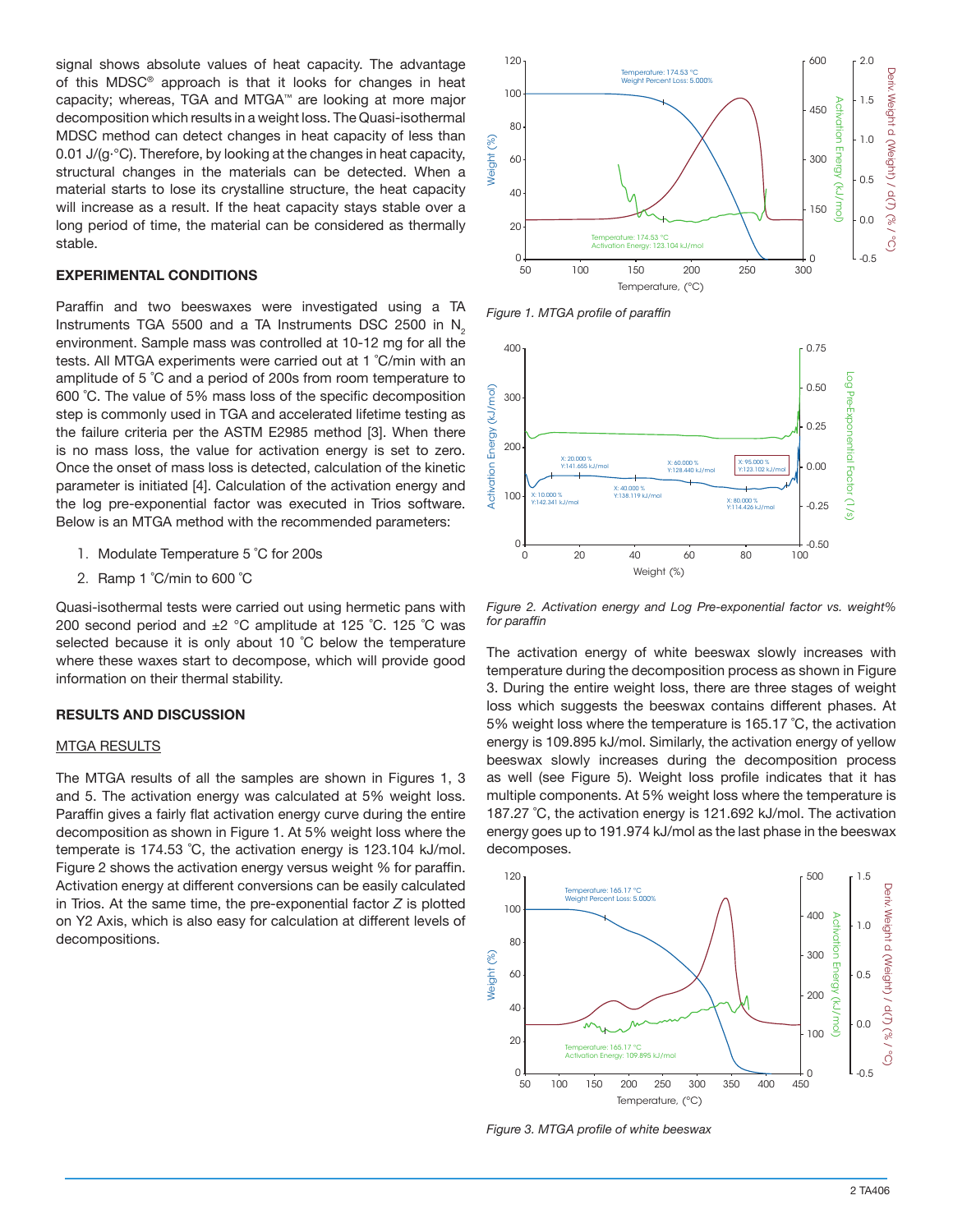

*Figure 4. Activation energy and Log Pre-exponential factor vs. weight% for white beeswax*



*Figure 5. MTGA profile of yellow beeswax*



*Figure 6. Activation energy and Log Pre-exponential factor vs. weight% for yellow beeswax* 

The activation energy for all three waxes are in the range of 115 kJ/mol to 123 kJ/mol. The yellow beeswax has a slightly higher activation energy than the white beeswax which could be explained by the main difference between the two beeswaxes which is the filtration process. The yellow beeswax is fully refined, and the white beeswax is naturally bleached by heating. All the activation energies at 5% weight loss are shown in Table 1. All the pre-exponential factors are plotted on Y2 Axis for all three waxes. With MTGA™ and Trios, it is simple to calculate activation energy and pre-exponential factor at different weight losses. With

activation energy and pre-exponential factor together, the thermal decomposition kinetic of these materials will be understood better.

| Sample Name    | Temperature at 5%<br>weight loss, °C | <b>Activation Energy at 5%</b><br>weight loss, kJ/mol |
|----------------|--------------------------------------|-------------------------------------------------------|
| Paraffin wax   | 177.02                               | 123.104                                               |
| White beeswax  | 165.17                               | 109.895                                               |
| Yellow beeswax | 187.27                               | 121.693                                               |
|                |                                      |                                                       |

*Table 1 - Activation energies at 5% weight loss of the three waxes*

## MDSC RESULTS

All the Quasi-Isothermal MDSC*®* results are plotted in Figures 7-9 for paraffin, white beeswax, and yellow beeswax, respectively. Three tests were run for a period of 16 hours at 125 ˚C. Reversing heat capacity and heat flow signals are both plotted in the graphs. From the scale on both Y axes, the stabilities of the signals are excellent. The drift of heat flow signals in green for paraffin is approximately  $\pm 0.004$  mW. That for white beeswaxes is approximately  $\pm 0.005$ mW and for yellow beeswax is approximately ±0.003 mW. The reversing heat capacity signals for all three samples are very stable as well. Drifts are within 0.005 J/(g·˚C). This method is a great tool to look at how the heat capacity changes for a long period of time which implies the thermal stability.



*Figure 7. Paraffin*



*Figure 8. White beeswax*